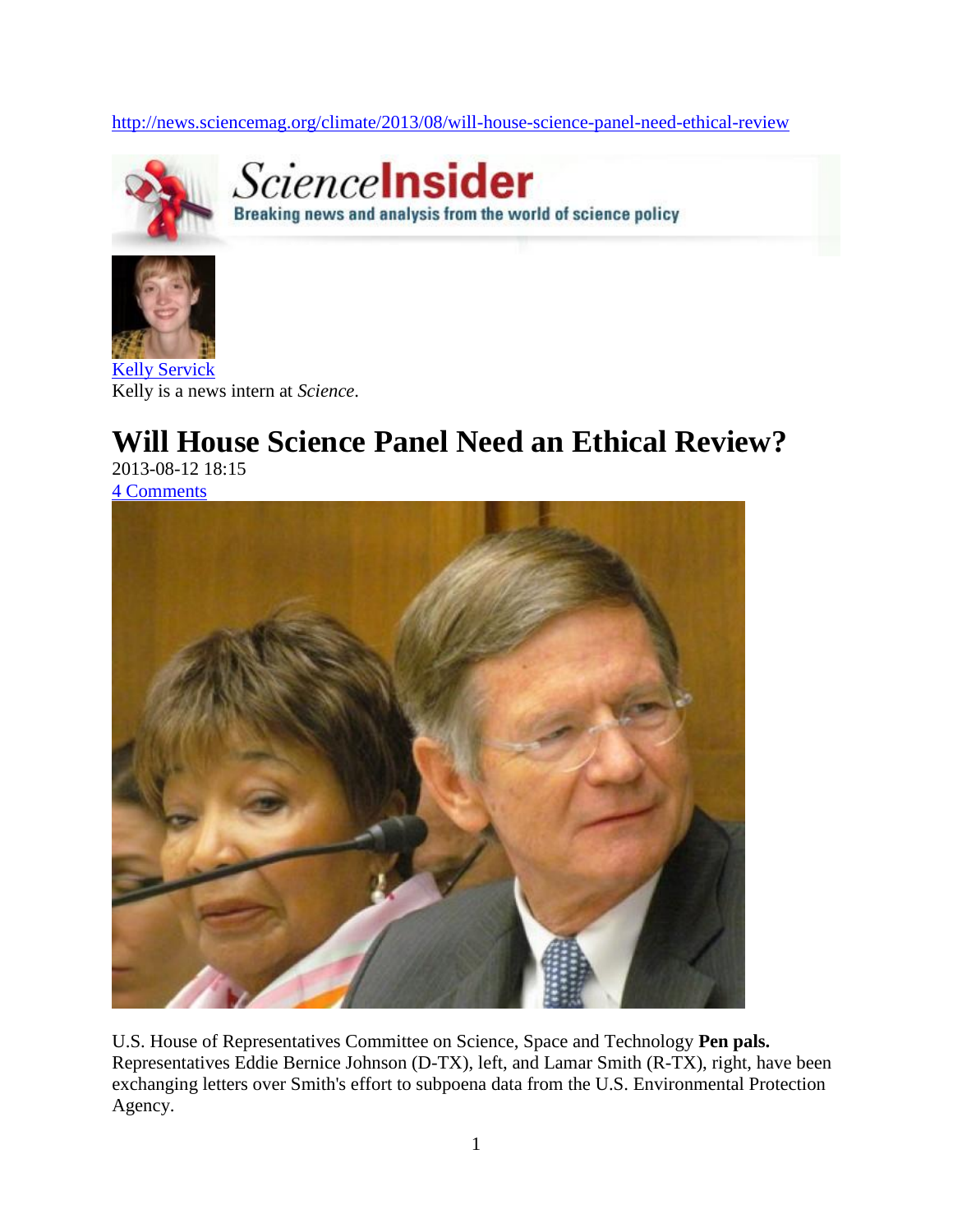Since U.S. House of Representatives science committee Chair Lamar Smith (R-TX) [subpoenaed](http://news.sciencemag.org/environment/2013/08/house-panel-subpoenas-epa-air-pollution-data)  [the Environmental Protection Agency](http://news.sciencemag.org/environment/2013/08/house-panel-subpoenas-epa-air-pollution-data) (EPA) on 1 August for data from decades-old air pollution studies, the agency has remained silent on how it will respond. But a vehement back-and-forth has filled that silence, as the panel's top Democrat, Eddie Bernice Johnson (TX), continues to spar with Smith over the move's wisdom. Last week, the exchange included Johnson's suggestion that the panel might need an independent oversight board to approve its use of sensitive data—and a letter from a researcher who claims Johnson defamed him during the fierce debate over the subpoena.

Smith argues that raw data from two seminal studies linking airborne soot to higher death rates the so-called Harvard Six Cities Study and American Cancer Society research known as Cancer Prevention Study II—should be made public for reanalysis, because they underpin costly pollution regulations. But because this data contains personal health information about participants who were promised confidentiality, Johnson and fellow Democrats argue that the subpoena violates the participants' trust.

Smith has repeatedly promised that committee staff members would handle any personal health information with care. But the wording of the subpoena, which gives EPA Administrator Gina McCarthy a 19 August deadline to present the data, has Democrats uneasy. It states that the information "may be produced in a de-identified form that removes personally identifiable information," but also demands that these data be sufficient for independent replication of the original findings. Critics of the subpoena argue that it will be impossible for independent researchers to replicate the studies with de-identified data, meaning the committee will need to get the complete raw data, including sensitive personal information.

In [a letter](http://news.sciencemag.org/climate/2013/08/democrats.science.house.gov/sites/democrats.science.house.gov/files/Letter.pdf) to Chairman Smith on 6 August, Johnson said the subpoena's wording was evidence that the Republicans intend to go after data that is not fully de-identified. And that raises a new question, she wrote: Will the committee follow the same rules as federally funded research institutions entrusted with sensitive health information about human subjects? Will it, for example, establish an institutional review board (IRB) to oversee the process and ensure it meets ethical standards?

In his [8 August response,](http://news.sciencemag.org/climate/2013/08/science.house.gov/sites/republicans.science.house.gov/files/documents/08-08-2013%20Chairman%20Smith%20Response%20to%20Ranking%20Member%20Johnson.pdf) Smith reiterated that any personal health information in the subpoenaed documents would be removed before third parties saw the data, but did not respond to Johnson's IRB question. Smith also asserts that de-identification is a simple process that should cause no delay in the EPA's response.

Not everyone is so confident. Darrell West, director of the Brookings Center for Technology Innovation, notes that data collected from smaller communities, as in the Six Cities study, can be problematic, because it might be possible to reconstruct a participant's identity even after names and addresses are removed. Others told *Science*Insider that the question of whether the science panel would need IRB approval for holding and handling any original data isn't easy to answer, because Congress can—and often does—exempt itself from federal regulations.